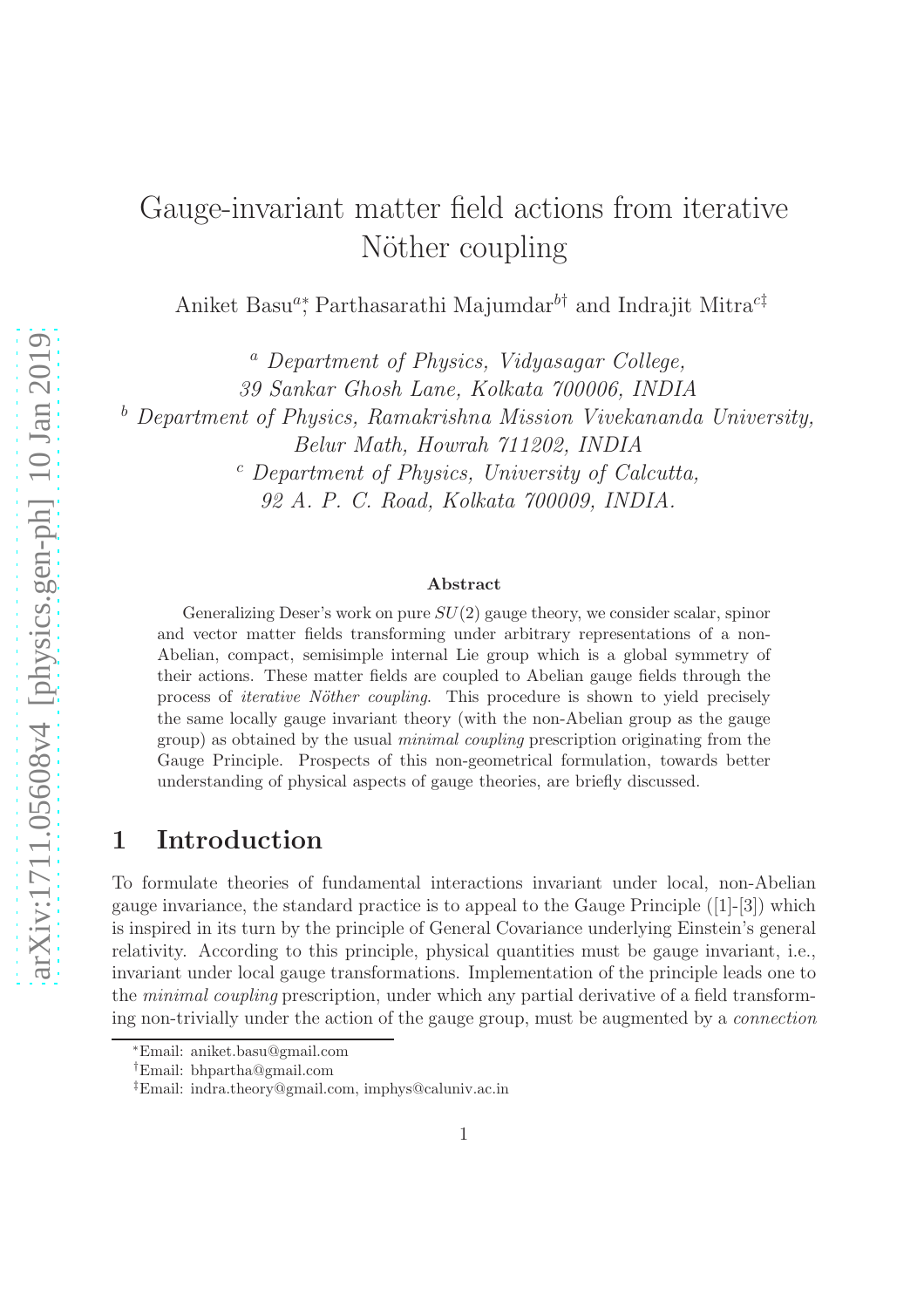term. This term compensates for the difference in gauge transformation property of the field at two different (neighbouring) points. In general relativity, this prescription is understood in the following way [4]: Naïve parallel transport on a curved surface (which is embedded in a higher dimensional flat space) of a tangent vector from its initial location, does not yield a vector which is tangent to the surface at the new location. We need to make a projection, of the naïvely parallel-transported vector, to the tangent space at the new location. This is effected by the connection term added on to the partial derivative of the vector. In gauge theory, the connection term is specified uniquely by the gauge transformation properties of the fields. Once the augmented (or 'covariant') derivatives are constructed and curvatures or field strengths of the gauge field are obtained through the Ricci identity, gauge-invariant actions for all fields can be written down. The Gauge Principle is, thus, a very geometrical principle.

Starting from the mid-1940s however, many physicists have sought more physical alternatives to this geometrical principle ([5]-[17]). Physicists have also questioned whether the Gauge Principle is truly a physical principle, since all dynamical variables in the theory must of necessity be gauge invariant. It is thus not clear precisely what new physical information is obtained from the gauge principle, apart from a statement of redundancy of some of the field degrees of freedom used to construct the theory [18].

Further, while the standard formulation has yielded a plethora of physical results all consistent with experimental data [19], certain very special physical aspects of non-Abelian gauge interactions, like the anti-screeining property and asymptotic freedom, can only be understood after detailed calculation of renormalization-group beta function. We aim to understand the more complicated physics of non-Abelian gauge theory as a result of simpler constituent dynamics based essentially on Abelian gauge invariance and non-Abelian global symmetries. This is the aim of a programme initiated with the present paper.

The alternative approach that we are most motivated by has been proposed by Deser [11] (some more field theoretic works based on [11] are [20]-[24]). The starting point in Deser's work is a Lagrangian with three copies of free Abelian gauge field, with the Lagrangian also possessing a global  $SU(2)$  invariance. The global symmetry gives rise to a Nöther current for each species of the Abelian gauge field. These currents are then coupled to the Abelian gauge fields to generate an additional term in the Lagrangian which again is invariant under the global symmetry. From this new Lagrangian, one again constructs Nöther currents, and iterates this process until such currents cease to be generated. At the point of termination, one ends up with a Lagrangian with full  $SU(2)$ local gauge invariance.

In this paper, we show that the procedure discussed above can be generalized to include *arbitrary matter fields*: starting with a globally  $U(1)$  invariant action for charged scalar, spinor and vector fields, and then proceeding with the iterative Nöther coupling, yields the same *locally*  $U(1)$  gauge invariant matter action as obtained from the minimal coupling prescription pertaining to local  $U(1)$  gauge invariance. This procedure is then generalized to matter actions with global  $SU(N)$  symmetry, with arbitrary representations of the matter fields under  $SU(N)$ , yielding at the end a locally  $SU(N)$  gauge invariant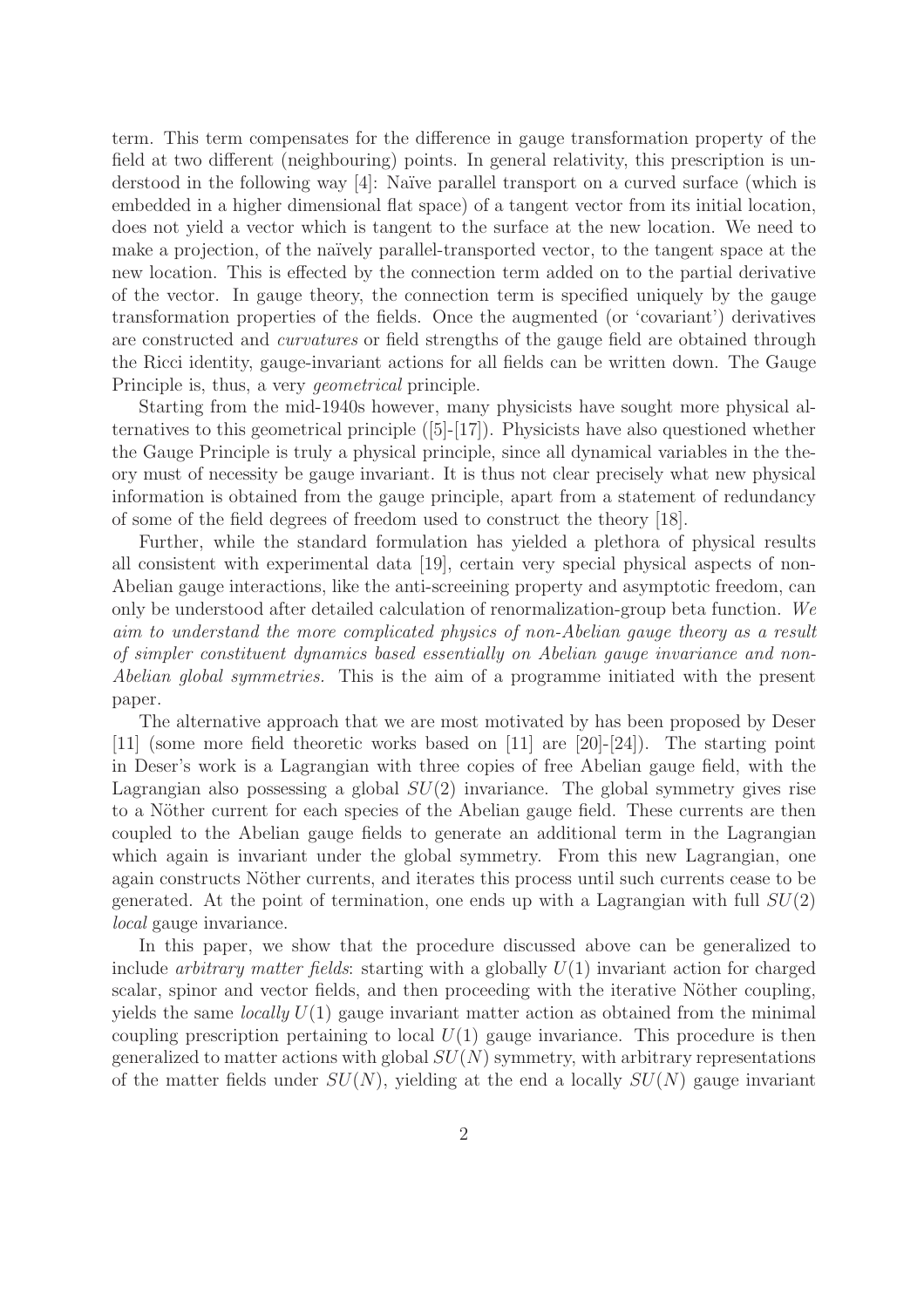theory for the corresponding matter field. The number of iterations is always the same as the number of spacetime derivatives needed to describe the globally symmetric theory. The procedure thus amply illustrates that the minimal coupling prescription need not be invoked ab initio to construct non-Abelian gauge-invariant matter field actions; iterative Nöther coupling achieves the same result.

Various field theoretic actions have been derived in Refs. [20], [21], [23] and [24] by iterative Nöther coupling (also referred to as self-interaction). But, to our knowledge, this procedure has not been applied before to derive  $U(1)$  and  $SU(N)$  gauge-invariant actions for matter fields of various spins.

The motivation for our work is as follows. On the one hand, there is a non-Abelian gauge theory. On the other hand, there is a theory constructed by starting with Abelian gauge fields and a global non-Abelian symmetry, and then iteratively coupling the Nöther current of that symmetry with the Abelian gauge fields. When the iteration stops, one needs to do an identification of fields between the two theories to complete the equivalence. In this way, any non-Abelian gauge theory (with matter fields in our paper) has been shown here to be classically equivalent to a theory without any explicit non-Abelian gauge invariance (redundancy), but having instead a non-Abelian physical (global) symmetry, and including all types of realistic matter. This way of interpreting Deser's original program leads to the remarkable possibility that one can deal with the dynamics of non-Abelian gauge theories avoiding the mathematical complexity inherent in such theories.

The paper is organized as follows. In Sec. 2, we obtain the  $U(1)$  gauge-invariant Lagrangians involving matter fields with spin 0, spin  $1/2$  and spin 1. In Sec. 3, we obtain the pure gauge Lagrangian for the  $SU(N)$  gauge group, extending Deser's  $SU(2)$ gauge group calculation. Sec. 4 contains our main results leading to the generalization of the iterative Nöther coupling procedure to the case of matter fields of spin  $0, 1/2$  and 1, transforming under arbitrary representations of  $SU(N)$  as the global symmetry group, and demonstrating that the resultant action is identical to the one obtained from 'gauging' the appropriate matter actions through the minimal coupling prescription. In Sec. 5, we present our conclusions and outlook.

### 2  $U(1)$  gauge invariance for matter field

### 2.1 Scalar field

We start with the Lagrangian of a free complex scalar field and a free Abelian gauge field

$$
\mathcal{L}_0 = (\partial_\mu \phi)^* (\partial^\mu \phi) - \frac{1}{4} F_{\mu\nu} F^{\mu\nu} \tag{1}
$$

which is invariant under a global  $U(1)$  transformation  $\phi \to \phi e^{ie\omega}$  (in addition to invariance under  $U(1)$  gauge transformation of  $A<sub>u</sub>$ ). For an infinitesimal transformation,  $\delta\phi = i\epsilon\omega\phi$ and  $\delta\phi^* = -ie\omega\phi^*$ . To construct the Nöther current  $j^{1\mu}$  (where the superscript 1 stands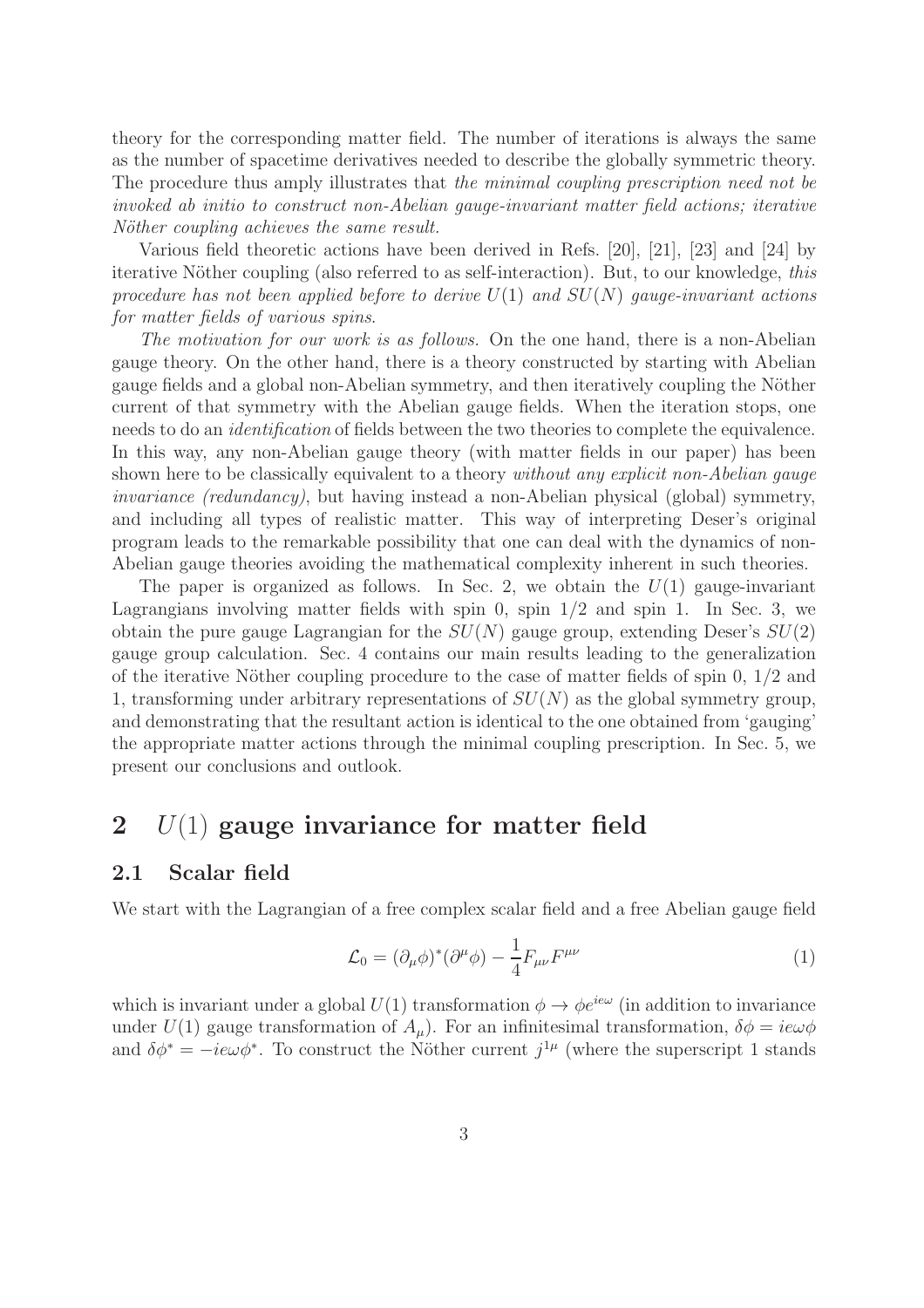for the first iteration), we use

$$
\frac{\partial \mathcal{L}_0}{\partial(\partial_\mu \phi)} \delta \phi + \frac{\partial \mathcal{L}_0}{\partial(\partial_\mu \phi^*)} \delta \phi^* = \omega j^{1\mu} \tag{2}
$$

which gives

$$
j^{1\mu} = ie(\phi\partial^{\mu}\phi^* - \phi^*\partial^{\mu}\phi).
$$
\n(3)

We add to the Lagrangian the new term

$$
\mathcal{L}_1 = j^{1\mu} A_{\mu}.\tag{4}
$$

Then from  $\mathcal{L}_1$  we get a further contribution to the Nöther current, making the replacements  $\mathcal{L}_0 \to \mathcal{L}_1$  and  $j^{1\mu} \to j^{2\mu}$  in (2):

$$
j^{2\mu} = 2e^2 \phi^* \phi A^{\mu}.
$$
\n<sup>(5)</sup>

So we further add

$$
\mathcal{L}_2 = \frac{1}{2} j^{2\mu} A_\mu \tag{6}
$$

to the Lagrangian. Then  $\mathcal{L}_2 = e^2 \phi^* \phi A^{\mu} A_{\mu}$ , and we see that the factor of  $\frac{1}{2}$  in (6) is needed to ensure that

$$
\frac{\delta}{\delta A_{\mu}} \int d^4 x \mathcal{L}_2 = j^{2\mu}.
$$
\n(7)

As  $\mathcal{L}_2$  contains does not contain any derivative of  $\phi$ , no further contribution to the Nöther current is generated, and the iteration stops here. Thus the final Lagrangian is

$$
\mathcal{L} = \mathcal{L}_0 + \mathcal{L}_1 + \mathcal{L}_2. \tag{8}
$$

It can be easily checked that this final Lagrangian equals (1) with  $\partial_{\mu}$  replaced by

$$
D_{\mu} = \partial_{\mu} + ieA_{\mu} \tag{9}
$$

in the scalar part. Thus iterative Nöther coupling has converted the Lagrangian in  $(1)$ , which had only global  $U(1)$  invariance in the matter part, to the Lagrangian in (8), in which the matter part has  $U(1)$  gauge invariance.

We also note that  $\mathcal{L}_0$ ,  $\mathcal{L}_1$  and  $\mathcal{L}_2$  split up the Lagrangian with full  $U(1)$  invariance into the propagator, the vertex of order  $e$  and the vertex of order  $e^2$  respectively. This will happen in the other cases also.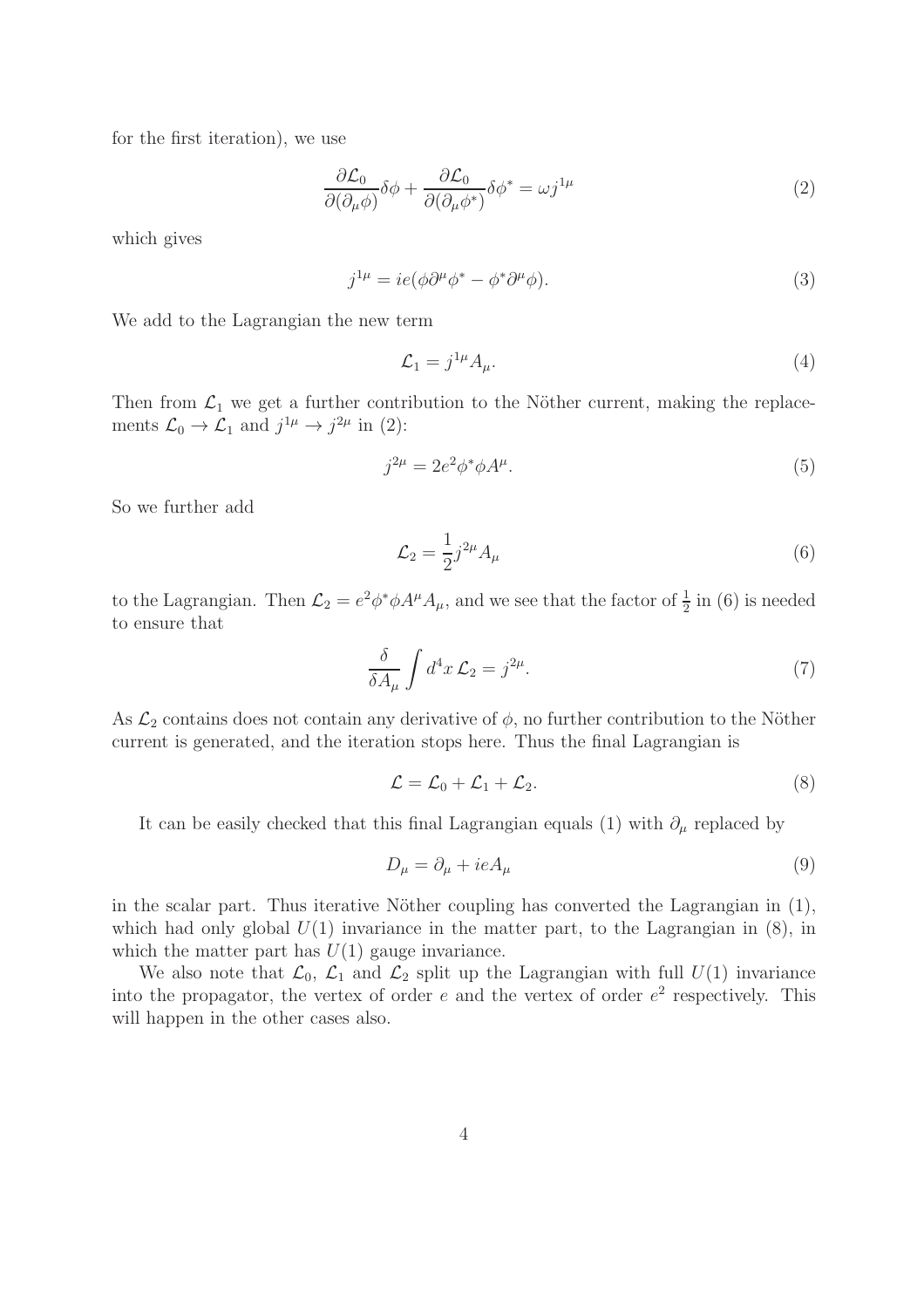#### 2.2 Spinor field

$$
\mathcal{L}_0 = i\bar{\psi}\gamma^{\mu}\partial_{\mu}\psi - \frac{1}{4}F_{\mu\nu}F^{\mu\nu}
$$
\n(10)

is invariant under a global  $U(1)$  rotation  $\delta \psi = i e \omega \psi$ , which gives the Nöther current

$$
j^{1\mu} = -e\bar{\psi}\gamma^{\mu}\psi. \tag{11}
$$

We add  $\mathcal{L}_1$  as in (4) to  $\mathcal{L}_0$ . Since  $\mathcal{L}_0$  has only a single spacetime derivative of the field,  $j^{1\mu}$  has no field derivative and so, unlike in the previous case,  $\mathcal{L}_1$  gives no further Nöther current. Our final Lagrangian is therefore  $\mathcal{L} = \mathcal{L}_0 + \mathcal{L}_1$ . This equals (10) with  $\partial_\mu$  replaced by  $D_{\mu}$ , as given by (9), in the spinor part.

#### 2.3 Vector field

$$
\mathcal{L}_0 = -\frac{1}{2} (\partial_\mu W_\nu - \partial_\nu W_\mu)^* (\partial^\mu W^\nu - \partial^\nu W^\mu) - \frac{1}{4} F_{\mu\nu} F^{\mu\nu} \tag{12}
$$

is invariant under  $\delta W_{\mu} = ie\omega W_{\mu}$  and  $\delta W_{\mu}^* = -ie\omega W_{\mu}^*$ . This gives

$$
j^{1\mu} = ie \left( W^{\nu*} (\partial_{\mu} W_{\nu} - \partial_{\nu} W_{\mu}) - W^{\nu} (\partial_{\mu} W_{\nu}^* - \partial_{\nu} W_{\mu}^*) \right). \tag{13}
$$

Then (4) gives

$$
j^{2\mu} = -e^2 \left( 2A^{\mu} W^{\nu *} W_{\nu} - A^{\nu} (W_{\mu}^* W_{\nu} + W_{\nu}^* W_{\mu}) \right). \tag{14}
$$

Again (6) and (8) lead us to (12) with  $\partial_{\mu}$  replaced by  $D_{\mu}$  in the part involving the vector field  $W_\mu$  [25].

## $3 \quad SU(N)$  gauge invariance for pure gauge field

The calculation of this Section extends Deser's [11] calculation, which was done for the  $SU(2)$  group, to the case of the  $SU(N)$  group. This is also intended to set the stage for the inclusion of matter fields. We start with

$$
\mathcal{L}_0 = -\frac{1}{4} (\partial_\mu A_\nu^a - \partial_\nu A_\mu^a) (\partial^\mu A^{a\nu} - \partial^\nu A^{a\mu}) \tag{15}
$$

where each  $A^a_\mu$  (a running from 1 to  $N^2-1$ ) is an Abelian gauge field. This Lagrangian has  $U(1)$  gauge invariance  $A^a_\mu \to A^a_\mu + \partial_\mu \omega^a$  for each species of  $A^a_\mu$ . It is also invariant under the global  $SU(N)$  transformation

$$
\delta A^a_\mu = g f^{abc} A^b_\mu \alpha^c. \tag{16}
$$

To see this, note that (upto a constant factor)  $\mathcal{L}_0$  in (15) equals Tr[ $(\partial_\mu A_\nu - \partial_\nu A_\mu)(\partial^\mu A^\nu \partial^{\nu}A^{\mu}$ )] where the matrix  $A_{\mu} = A_{\mu}^{a}T^{a}$ . (We use the result that  $\text{Tr}[T^{a}T^{b}]$  is proportional to  $\delta^{ab}$ ,  $T^a$  being the generators of  $SU(N)$ ). So  $\mathcal{L}_0$  is invariant under  $A_\mu \to U A_\mu U^\dagger$  where U is a constant  $SU(N)$  matrix. Eq. (16) is the infinitesimal version of this transformation.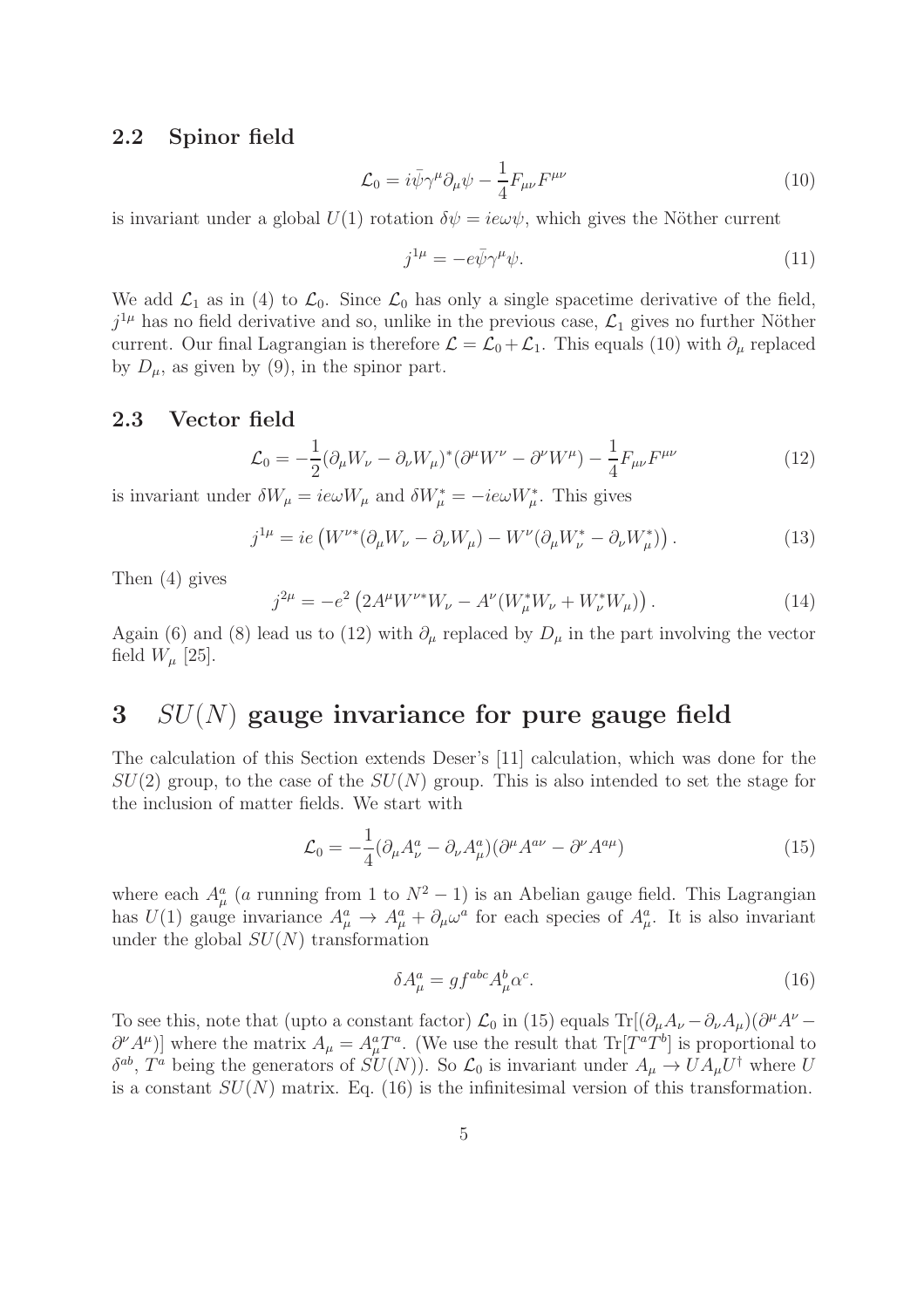The Nöther current in the first iteration satisfies the relation

$$
\frac{\partial \mathcal{L}_0}{\partial (\partial_\mu A_\nu^a)} \delta A_\nu^a = j^{1c\mu} \omega^c \,. \tag{17}
$$

This gives us

$$
j^{1c\mu} = -gf^{abc}(\partial^{\mu}A^{a\nu} - \partial^{\nu}A^{a\mu})A^{b}_{\nu}.
$$
\n(18)

We set up the next term in the Lagrangian as  $\mathcal{L}_1 = \frac{1}{2}$  $\frac{1}{2}j^{1c\mu}A_{\mu}^{c}$ . Now (upto a constant factor),  $\mathcal{L}_1$  equals Tr[ $(\partial^{\mu}A^{\nu} - \partial^{\nu}A^{\mu})A_{\mu}A_{\nu}$ ]. (This can be shown from the results that  $Tr[T^a[T^b, T^c]]$  is proportional to  $f^{abc}$  and that  $f^{abc}$  is completely antisymmetric.) So  $\mathcal{L}_1$ also is invariant under  $A_{\mu} \to U A_{\mu} U^{\dagger}$ . Therefore we iterate the process once more to obtain

$$
j^{2e\mu} = g^2 f^{abc} f^{ade} A^{b\mu} A^{c\nu} A^d_{\nu}.
$$
\n(19)

Then we add

$$
\mathcal{L}_2 = \frac{1}{4} j^{2e\mu} A^e_{\mu} \tag{20}
$$

so that we satisfy

$$
\frac{\delta}{\delta A^a_\mu} \int d^4x \mathcal{L}_2 = j^{2a\mu}.\tag{21}
$$

 $\mathcal{L}_2$  is also global  $SU(N)$  invariant, as it equals (upto a constant factor)  $\text{Tr}[[A^{\mu}, A^{\nu}][A_{\mu}, A_{\nu}]]$ . But as  $\mathcal{L}_2$  does not involve derivatives, the iteration stops, and the final Lagrangian  $\mathcal{L} = \mathcal{L}_0 + \mathcal{L}_1 + \mathcal{L}_2$  is the familiar  $SU(N)$  gauge invariant Lagrangian

$$
\mathcal{L} = -\frac{1}{4} F^{a}_{\mu\nu} F^{a\mu\nu}, \quad F^{a}_{\mu\nu} = \partial_{\mu} A^{a}_{\nu} - \partial_{\nu} A^{a}_{\mu} - g f^{abc} A^{b}_{\mu} A^{c}_{\nu} \,. \tag{22}
$$

It can also be written as  $\mathcal{L} = -\frac{1}{4} \text{Tr}[(\partial^{\mu} A^{\nu} - \partial^{\nu} A^{\mu} + ig[A_{\mu}, A_{\nu}])^{2}]$ . The terms of order g and order  $g^2$  are respectively  $\mathcal{L}_1$  and  $\mathcal{L}_2$  deduced above.

### 4  $SU(N)$  gauge invariance for matter fields

#### 4.1 Scalar field

We start with the action

$$
\mathcal{L}_0 = (\partial_\mu \phi_i)^* (\partial^\mu \phi_i) - \frac{1}{4} (\partial_\mu A_\nu^a - \partial_\nu A_\mu^a)^2 \tag{23}
$$

where the summation over i is from 1 to the dimension of any representation of  $SU(N)$ under which we want the complex scalar field to transform. This is invariant under the global  $SU(N)$  transformations

$$
\phi^i \to \exp\left(ig\alpha^a T_{ij}^a \phi_j\right) \,. \tag{24}
$$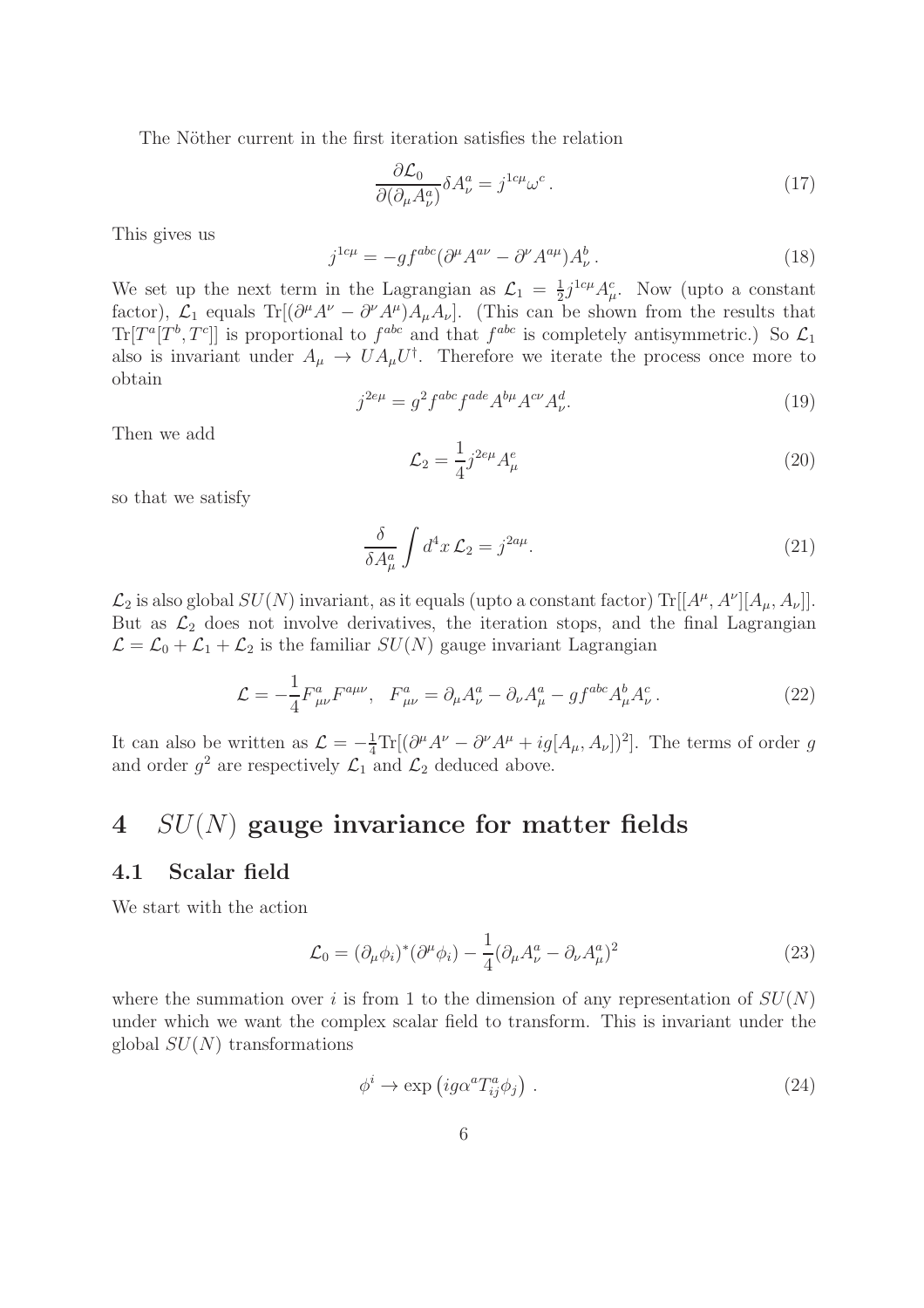Using  $\delta\phi^i = ig \alpha^a T^a_{ij} \phi_j$  and  $\delta\phi^{i*} = -ig \alpha^a \bar{T}^a_{ij} \phi_j^*$  (where the bar over T denotes complex conjugation), we obtain the Nöther current

$$
j^{1a\mu} = ig \left( T_{ij}^a (\partial^\mu \phi_i^*) \phi_j - \bar{T}_{ij}^a (\partial^\mu \phi_i) \phi_j^* \right) . \tag{25}
$$

We define the next term in the Lagrangian as  $\mathcal{L}_1 = j^{1a\mu} A^a_\mu$ . In terms of the matrix  $A^\mu$  and the column vector  $\Phi$  constructed out of  $\phi_i$ ,  $\mathcal{L}_1 = ig((\partial^{\mu} \Phi^{\dagger}) A_{\mu} \Phi - \Phi^{\dagger} A_{\mu} (\partial^{\mu} \Phi))$ , which is invariant under the global  $SU(N)$  transformations  $\Phi \to U\Phi$  and  $A_{\mu} \to U A_{\mu} U^{\dagger}$ . Therefore we generate the next contribution to the Nöther current

$$
j^{2b\mu} = g^2(\bar{T}_{ij}^a T_{ik}^b \phi_j^* \phi_k + T_{ij}^a \bar{T}_{ik}^b \phi_j \phi_k^*) A^{a\mu}.
$$
 (26)

This current is of the form  $j^{2b\mu} = S^{ab}A^{a\mu}$  where  $S^{ab} = S^{ba}$ . Therefore (21) is satisfied when we set the next term in the Lagrangian as

$$
\mathcal{L}_2 = \frac{1}{2} j^{2b\mu} A^b_\mu.
$$
\n(27)

This, like  $\mathcal{L}_0$  and  $\mathcal{L}_1$ , is global  $SU(N)$  invariant as it equals  $g^2\Phi^{\dagger}A^{\mu}A_{\mu}\Phi$ . But the iteration stops, and it can be checked that in the final Lagrangian, the matter part of the starting Lagrangian (23) has been modified into  $(D_{\mu}\phi)^{*}_{i}(D^{\mu}\phi)_{i}$  where

$$
(D_{\mu})_{ij} = \delta_{ij}\partial_{\mu} + igA_{\mu}^{a}(T^{a})_{ij},\tag{28}
$$

so that we have arrived at  $SU(N)$  gauge invariance. Writing in the matrix form  $(D_{\mu}\Phi)^{\dagger}(D^{\mu}\Phi)$ , where  $D_{\mu} = \partial_{\mu} + igA_{\mu}$ , we find that the terms of order g and order  $g^2$  are respectively  $\mathcal{L}_1$ and  $\mathcal{L}_2$  deduced above.

An important point is that the pure gauge part of  $\mathcal{L}_0$  in (23) also generates Nöther current due to invariance under (16). But since the corrections  $\mathcal{L}_1$  and  $\mathcal{L}_2$  to the matter field Lagrangian do not involve derivatives of  $A^a_\mu$ , the iterative Nöther coupling from the pure gauge part proceeds simultaneously with (as the same parameters  $\alpha^a$  are involved), but independent of, the iterative Nöther coupling from the matter part. So together with  $SU(N)$  gauge invariance in the matter part, we end up with  $(22)$  as in Section 3. This will happen for the spinor and the vector fields also.

For completeness, we note that the calculations of this section are easily modified when the matter field transforms under the adjoint representation of  $SU(N)$ . As this representation is real, we start with  $N^2-1$  species of real scalar field  $\phi^a$ . The global  $SU(N)$  invariant Lagrangian is

$$
\mathcal{L}_0 = \frac{1}{2} (\partial_\mu \phi^a)(\partial^\mu \phi^a) - \frac{1}{4} (\partial_\mu A_\nu^a - \partial_\nu A_\mu^a)^2. \tag{29}
$$

The generators have the elements  $(T^b)_{ac} = i f_{abc}$  and so the scalar field transforms as  $\delta\phi^a = gf^{abc}\phi^b\alpha^c$ . The currents from  $\mathcal{L}_0$  and  $\mathcal{L}_1 = j^{1a\mu}A^a_\mu$  are

$$
j^{1c\mu} = gf^{abc}(\partial^{\mu}\phi^{a})\phi^{b}, \qquad (30)
$$

$$
j^{2e\mu} = g^2 f^{abc} f^{ade} \phi^b A^{c\mu} \phi^d.
$$
\n(31)

Then adding  $\mathcal{L}_2 = \frac{1}{2}$  $\frac{1}{2}j^{2e\mu}A_{\mu}^{e}$  gives the  $SU(N)$  gauge invariant Lagrangian which contains the covariant derivative  $(D_{\mu})_{ac} = \delta_{ac}\partial_{\mu} + igA_{\mu}^{b}(T^{b})_{ac}$  in the matter part.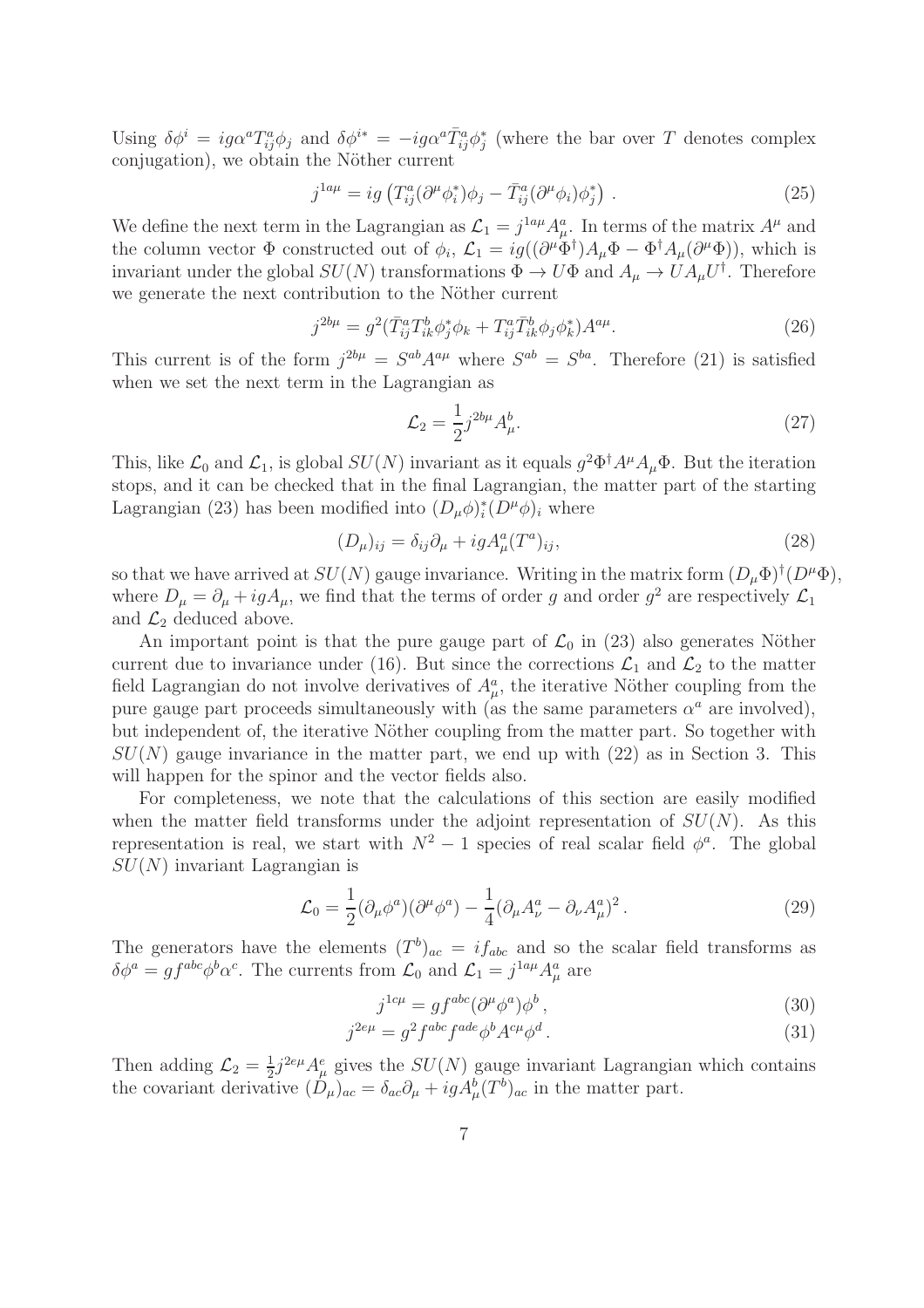#### 4.2 Spinor field

$$
\mathcal{L}_0 = i\bar{\psi}_i \gamma^\mu \partial_\mu \psi_i - \frac{1}{4} (\partial_\mu A_\nu^a - \partial_\nu A_\mu^a)^2 \tag{32}
$$

is invariant under the global  $SU(N)$  rotation  $d\psi_i = ig\alpha^a T_{ij}^a \psi_j$ , giving  $j^{1a\mu} = -g\bar{\psi}_i \gamma^\mu T_{ij}^a \psi_j$ and  $\mathcal{L} = \mathcal{L}_0 + j^{1a\mu} A^a_\mu$ . This modifies the matter part in  $\mathcal{L}_0$  with  $\partial_\mu$  replaced by  $D_\mu$  as in (28).

#### 4.3 Vector field

$$
\mathcal{L}_0 = -\frac{1}{2} (\partial_\mu W_{i\nu} - \partial_\nu W_{i\mu})^* (\partial^\mu W_i^\nu - \partial^\nu W_i^\mu) - \frac{1}{4} (\partial_\mu A_\nu^a - \partial_\nu A_\mu^a)^2 \tag{33}
$$

is invariant under  $\delta W_i^{\mu} = ig \alpha^a T_{ij}^a W_j^{\mu}$  $j^{\mu}$  and  $\delta W_i^{\mu *} = -ig\alpha^a T^a_{ij} W_j^{\mu *}$  $j^{\mu*}$ . This gives the current

$$
j^{1a\mu} = ig\left(\bar{T}_{ij}^a W_{j\nu}^* \left(\partial^\mu W_i^\nu - \partial^\nu W_i^\mu\right) - T_{ij}^a W_{j\nu} \left(\partial^\mu W_i^{\nu*} - \partial^\nu W_i^{\mu*}\right)\right) \,. \tag{34}
$$

Then setting  $\mathcal{L}_1 = j^{1a\mu} A^a_\mu$  gives

$$
j^{2b\mu} = -g^2 \left( \bar{T}_{ij}^a T_{ik}^b W_{j}^{\nu *} W_{k\nu} + T_{ij}^a \bar{T}_{ik}^b W_{j}^{\nu} W_{k\nu}^* \right) A^{a\mu} + g^2 \left( \bar{T}_{ij}^a T_{ik}^b W_{j}^{\mu *} W_{k\nu} + T_{ij}^a \bar{T}_{ik}^b W_{j}^{\mu} W_{k\nu}^* \right) A^{a\nu} .
$$
 (35)

This current is of the form  $j^{2b\mu} = S^{ab}A^{a\mu} + S'^{ab\mu}{}_{\nu}A^{a\nu}$  where  $S^{ab} = S^{ba}$  and  $S'^{ab\mu\nu} = S'^{b a \nu\mu}$ . This ensures that (21) is satisfied when we set  $\mathcal{L}_2 = \frac{1}{2}$  $\frac{1}{2}j^{2b\mu}A_{\mu}^{b}$ . Again one can check that  $\mathcal{L}_0 + \mathcal{L}_1 + \mathcal{L}_2$  has the covariant derivative (28) in the matter part of the Lagrangian.

### 5 Conclusions and outlook

Our paper is more than an explicit completion of the Deser program for non-Abelian gauge theories to include matter field sources. We have an alternative motivation for this apparent completion, as follows. The foregoing sections establish that non-Abelian gauge invariance of very general classes of field theories is a dynamical consequence of the iterative Nöther coupling procedure, where one has put in only the non-Abelian global symmetries and Abelian gauge invariance. If one is able to derive all dynamical results – classical and quantum – of non-Abelian gauge theories based on these invariances alone, one may not need to consider the full non-Abelian gauge invariance with all its complications. In that case, the property of asymptotic freedom (attributed to non-Abelian gauge field self-interactions) may be traced to a somewhat different physical origin. It can then become clearer why it is only the self-interactions of non-Abelian gauge fields that possess this property, in contrast to the entire gamut of fundamental interactions which are not asymptotically free. Also, within such a formulation, infrared strong-coupling phenomena like the phase transition to a quark-gluon plasma, quark confinement, and low energy hadron physics in general, might become easier to handle. One can even hope for a scenario in which Abelian gauge fields are used on a lattice for extracting non-perturbative dynamical information like hadron masses and decay widths.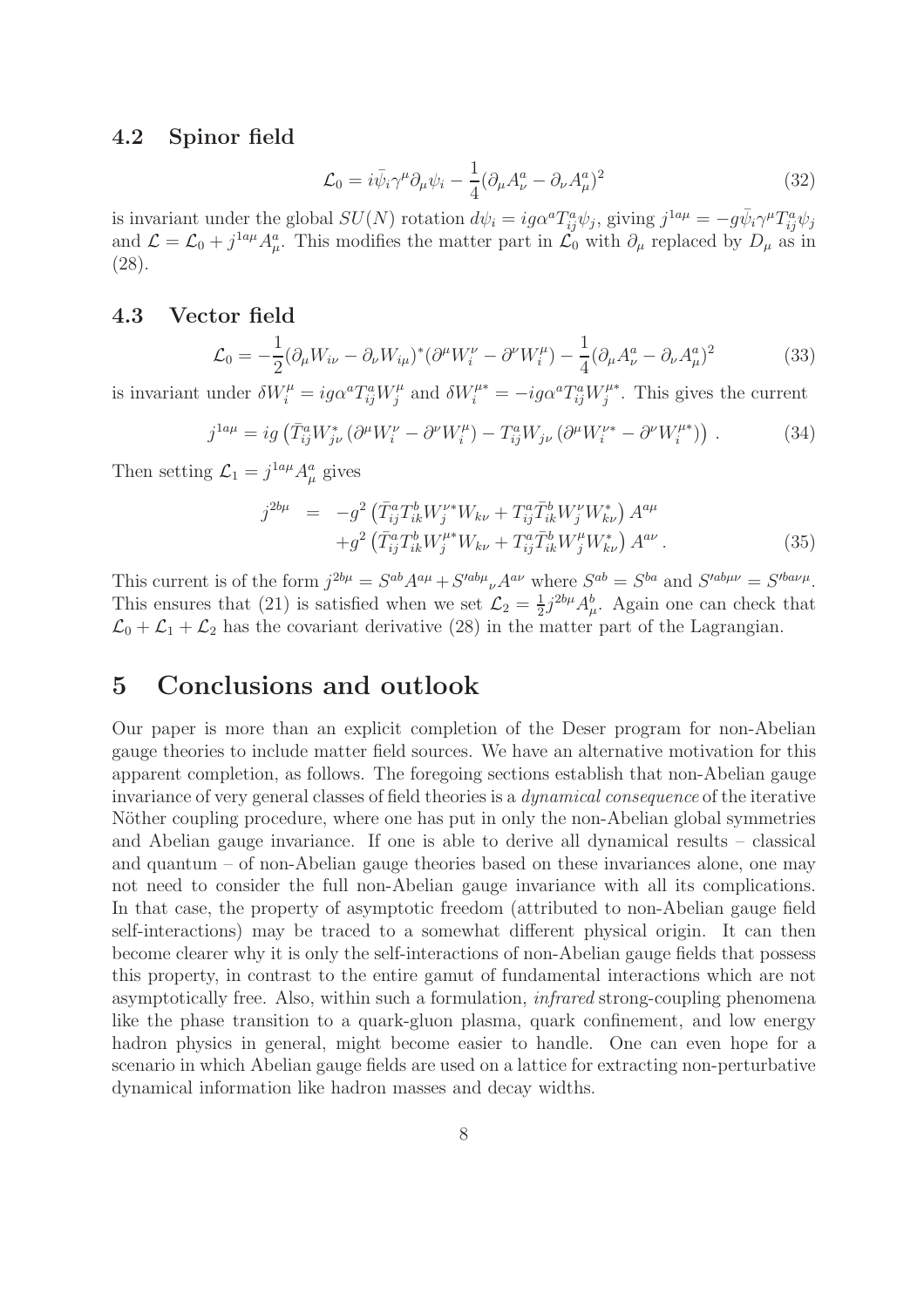Another motivation for this programme arises from the fact that Abelian gauge theories have already been formulated in terms of gauge-invariant fields, within the so-called 'gauge-free' approach [26], using the unique and natural projection operator given in the  $U(1)$  gauge field action itself. Our current underpinning in this paper of non-Abelian gauge theories on Abelian gauge fields, may afford us a way to do this for non-Abelian gauge fields as well.

### Acknowledgments

I.M. thanks the UGC (DRS) program of the Department of Physics, University of Calcutta, for support. P.M. thanks Romesh Kaul for useful discussions. The authors also thank an anonymous referee for bringing the paper cited in [25] to our attention.

### References

- [1] C. N. Yang and R. L. Mills,"Conservation of Isotopic Spin and Isotopic Gauge Invariance", Phys. Rev. 96 191 (1954).
- [2] R. Utiyama, "Invariant Theoretical Interpretation of Interaction", Phys. Rev. 101 1597 (1956).
- [3] S. L. Glashow and M. Gell-Mann, "Gauge Theories Of Vector Particles," Annals Phys. 15, 437 (1961).
- [4] R. Penrose, "The Road to Reality," Jonathan Cape, London (2004).
- [5] R. H. Kraichnan,"Quantum theory of the linear gravitational field," unpublished B.S. thesis, Massachusetts Institute of Technology (1947).
- [6] R. H. Kraichnan, "Special-Relativistic Derivation of Generally Covariant Gravitation Theory," Phys. Rev. 98 1118 (1955).
- [7] A. Papapetrou, "Einstein's theory of gravitation and flat space," Proc. Roy. Irish Acad. (Sect.A) 52A 11 (1948).
- [8] S. N. Gupta, "Quantization of Einstein's gravitational field: general treatment," Proc. Phys. Soc. A65 608 (1952).
- [9] R. P. Feynman, "Lectures on Gravitation, California Institute of Technology Lecture Notes, 1962", Addison-Wesley (1995)
- [10] S. Weinberg, "Photons and Gravitons in s Matrix Theory: Derivation of Charge Conservation and Equality of Gravitational and Inertial Mass," Phys. Rev. 135, B1049 (1964).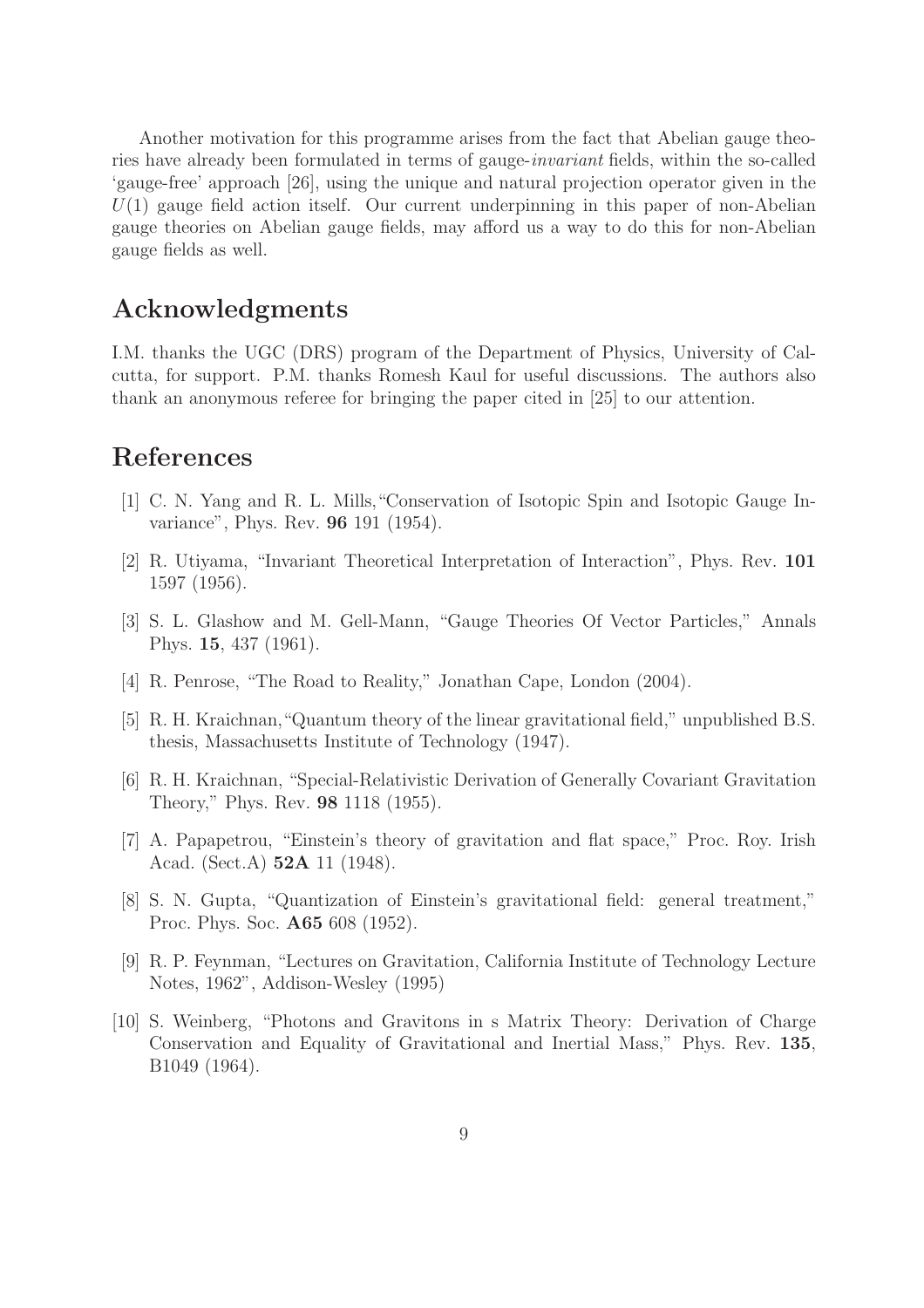- [11] S. Deser, "Self-interaction and gauge invariance," Gen. Rel. Grav. 1, 9 (1970) [grqc/0411023]
- [12] D. G. Boulware and S. Deser, "Classical general relativity derived from quantum gravity," Annals of Physics, 89, 193 (1975).
- [13] R. M. Wald, "Spin-2 Fields and General Covariance," Phys. Rev. D 33, 3613 (1986).
- [14] S. Deser, "Gravity From Selfinteraction in a Curved Background," Class. Quant. Grav. 4, L99 (1987).
- [15] S. Deser, "Gravity from self-interaction redux," Gen. Rel. Grav. 42, 641 (2010) [arXiv:0910.2975 [gr-qc]].
- [16] C. Barcelo, R. Carballo-Rubio, F. Di Filippo and L. J. Garay, "From physical symmetries to emergent gauge symmetries," JHEP 1610 (2016) 084 [arXiv:1608.07473  $\left[\text{gr-qc}\right]$ .
- [17] S. Deser, "Higher curvature gravities, unlike GR, cannot be bootstrapped from their (usual) linearizations," Gen. Rel. Grav. 49, 149 (2017) [arXiv:1705.08938 [gr-qc]].
- [18] A. Zee, "Quantum field theory in a nutshell", Princeton University Press (2010)
- [19] M. E. Peskin and D. V. Schroeder, "An Introduction to Quantum Field Theory", Westview Press (1995)
- [20] S. Deser, J. H. Kay and D. G. Boulware, "Supergravity From Selfinteraction," Physica 96A, 141 (1979).
- [21] C. Aragone and J. Stephany, "Nonabelian Chern-simons Topological Coupling From Selfinteraction," Rev. Bras. Fis. 16, 287 (1986).
- [22] S. Deser and M. Henneaux, "Gauge properties of conserved currents in Abelian versus nonAbelian theories," Mod. Phys. Lett. A 10, 991 (1995) [hep-th/9503193].
- [23] A. Khoudeir, "NonAbelian antisymmetric vector coupling from selfinteraction," Mod. Phys. Lett. A 11, 2489 (1996) [hep-th/9605080].
- [24] A. Khoudeir, "NonAbelian selfduality from selfinteraction," Mod. Phys. Lett. A 16, 2123 (2001) [hep-th/0103245].
- [25] Minimal coupling of massless vector field possessing gauge invariance of the second kind, with the electromagnetic field, is inconsistent: see R. Arnowitt and S. Deser, "Interaction Between Gauge Vector Fields," Nucl. Phys. 49, 133 (1963). Since in the present paper, we are concerned with gauge invariance of the first kind for the vector field, we can simply consider a massive vector field when showing the consistency of our approach. This can be done irrespective of the way the mass term arises.